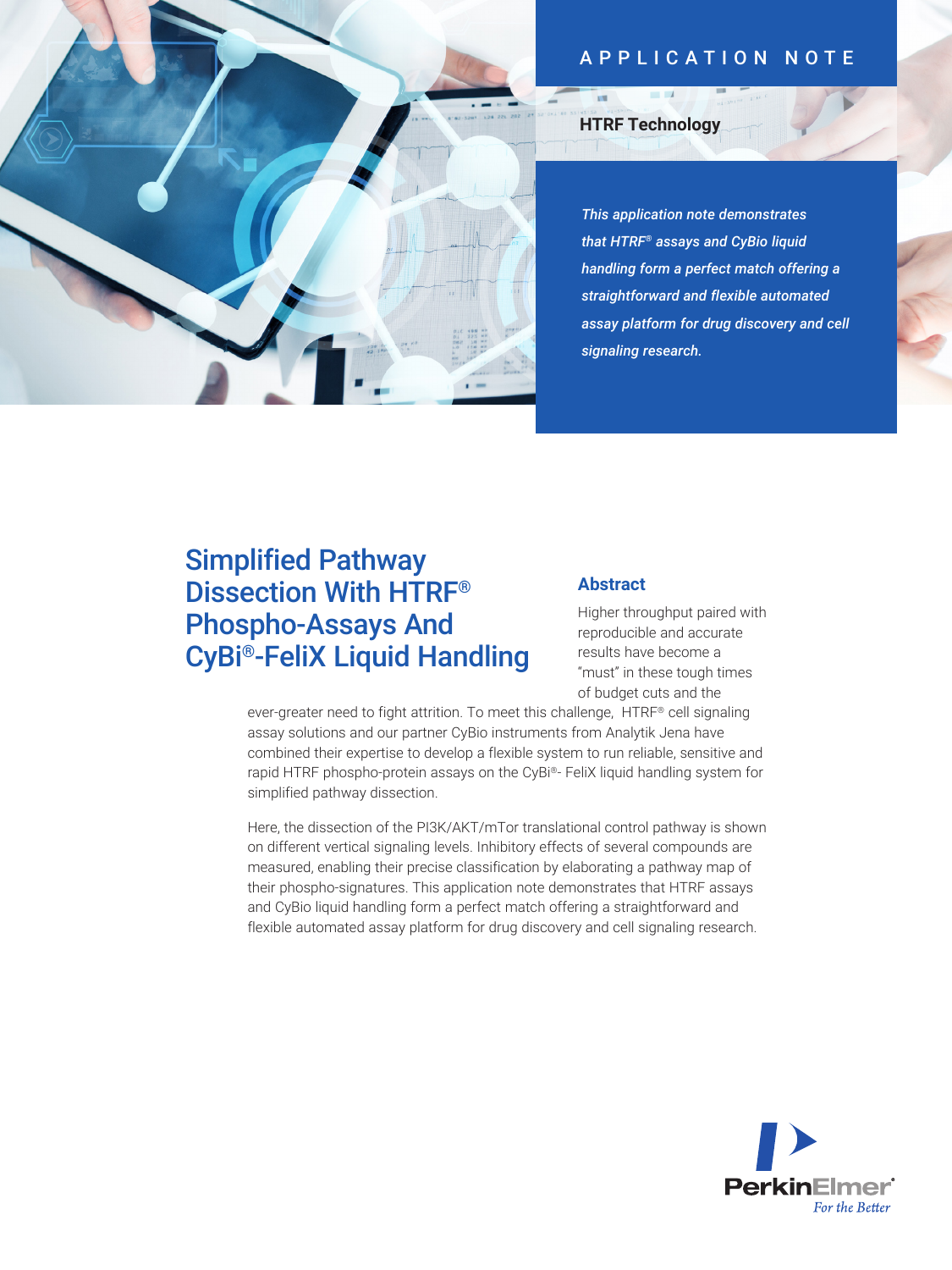## **Material and Method**



*Figure 1: Illustration of the PI3K/AKT/ mTor pathway including reference inhibitors and HTRF phospho-assays used in this application*

**Biological Background.** The phosphatidylinositol 3-kinases (PI3Ks) regulate cellular signal transduction pathways involved in cell growth, proliferation, survival, apoptosis, and adhesion. Leading to the activation of the PI3K/AKT/mTor pathway, the overall network directly participates in the control of protein translation. Dysregulations of these pathways are common in oncogenesis, and are also altered in other metabolic disorders. Several known inhibitors were selected as references to analyse their corresponding phospho-profile in the pathway. LY294002 and Wortmanin inhibit the upstream PI3kinase, while Rapamycin and PP242 inhibit the middle effector mTor. PF4708671 and CGP57380 block the activation of downstream targets such as the ribosomal protein S6 and the initiator of translation EIF4E.

**Experimental Procedure.** The concept of this approach is illustrated in Fig.2. 60 000 HEK293 cells were dispensed into 96 well plates in 50  $\mu$ L of cell culture medium, then placed at 37 °C under 5% CO2. After an overnight incubation, cells were treated with 50  $\mu$ L of increasing concentrations of each previously cited compound, with a final DMSO concentration per well not exceeding 1%. After 3h incubation at 37 °C, cell culture medium was harvested and 60 µL of complete lysis buffer was added to each well for 30 minutes. Then 8 or 16  $\mu$ L of lysates were transferred to the 384 small volume plates, with an extra fill-in step up to 16  $\mu$ L when needed. Finally 4  $\mu$ L of HTRF reagents were dispensed. For each compound, the phosphorylation level of AKT on Ser473 and Thr 308, and the total protein level, were monitored. The phosphorylation status of mTor, P70S6K and S6-ribosomal protein were also analyzed as well as 4EBP1 and EIF4E.



*Figure 2: Concept for simplified pathway dissection by combining HTRF cellular phospho-assays and the Cybi-FeliX*

**HTRF Assays:** All phospho-assays used are supplied by PerkinElmer: AKT phospho-S473 kit #64AKSPEG, AKT phospho-T308 kit #64AKTPEG, AKT total kit #64NKTPEG, 4EBP1 phosho-T37/46 kit #64EBP1PEG, EIF4E phospho-S209 kit #64EF4PEG, mTor phospho-S2448 kit #64TORPEG, P70S6K phospho-T389 kit # 64S6KPEG, S6RP phospho-S235/236 kit # 64RP6PEG. For assay principle and detailed protocol please refer to *www.cisbio.com*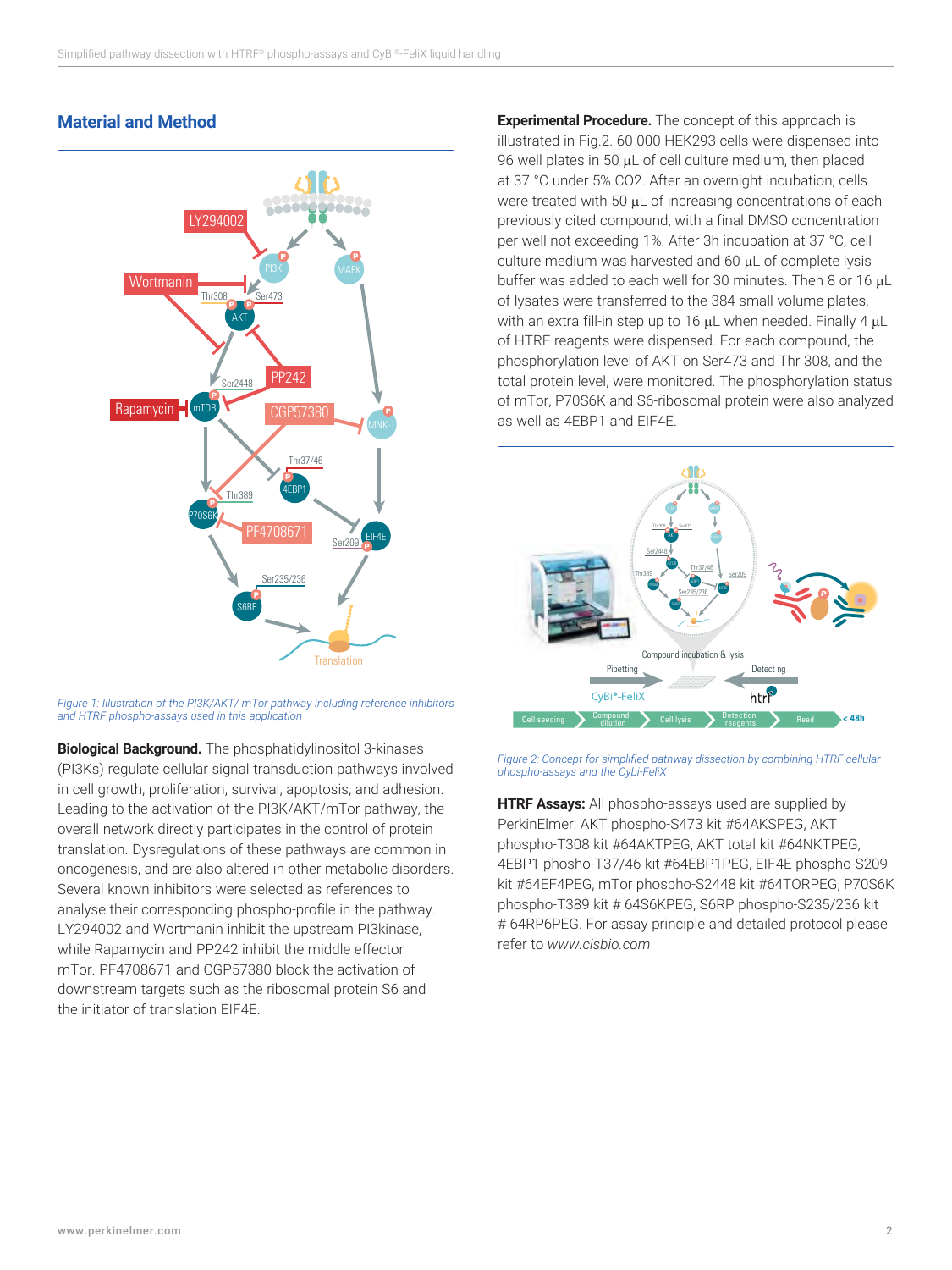**CyBi FeliX Pipettor:** All HTRF- cellular phospho-assay specific liquid handling tasks were performed under full automation with the CyBi-FeliX Head R 96/60 µL (Fig.3). These include serial dilutions with an 8-channel adapter, 96-channel compound dilution, 96-channel buffer and cell lysate transfers in 96- and 384-well plates, as well as transfers of different kinase reagents into the specified rows of a 384-well assay plate with a 12-channel adapter. Except for

the cell seeding step, all further steps were accomplished by a specifically optimized CyBi- FeliX setting dedicated to the HTRF phospho-assay protocol. The pipetting methods were set up in CyBio Composer and can be conveniently controlled via an application specific user interface. For more information please refer to *www.cybio-ag.com*



*Figure 3: CyBi-FeliX Head R 96/60* µ*L*

## **Results**

#### **Targeting the Upper Pathway Level: Signatures of LY294002 and Wortmanin**

LY294002 and Wortmanin have been extensively used in pharmacological studies to elucidate the physiological function of PI3-Kinase (Ref.11) as a representative class of inhibitors, targeting the upstream PI3-kinase. After cell lysis and transfer of the lysates, 8 downstream phospho- and total protein readouts of increasing compound concentrations were analysed. LY294002 and Wortmanin strongly inhibit the phosphorylation of AKT on both residues S473 and T308, whereas the expression level of AKT remains stable as reflected by the HTRF total AKT signal (Fig.4-a). Inhibition of AKT phosphorylation was achieved by up to 80% and consequently the phosphorylation of its downstream targets, mTor (Fig.4-b), P70S6K (Fig.4-c) and S6RP (Fig.4-d), were also strongly reduced, with from 80 up to 95% of inhibition.





*Figure 4-a: Wortmanin effect on AKT Figure 4-b: LY294002 effect on* 







*Figure 4-d: Wortmanin effect on phospho-S6RP*

*phospho-mTOR*

The inhibitors were found less potent when measuring the effect on 4EBP1 (Fig.4-e) and EIF4E (Fig.4-f) phosphorylation (Ref.6, 7).





*Figure 4-e: LY294002 effect on phospho-4EBP1*

*Figure 4-f: Wortmanin effect on phospho-EIF4E*

These results obtained here are in agreement with the literature stating 4EBP1 as one of the mTor substrates, whereas EIF4E is rather associated with the MAPK-MNK1 pathway.

#### **Targeting the Medium Pathway Level: Signatures of Rapamycin and PP242**

Rapamycin, an allosteric inhibitor of mTor, prevents its interaction with FKBP-12 and thus specifically inhibits the activation of the mTor complex 1 (mTorC1). PP242 which is an active-site inhibitor competing with ATP binding in the ATP pocket of the mTor catalytic site antagonizes the mTorC1 and mTorC2 complexes (Ref.1). As expected, Rapamycin and PP242 strongly inhibit the phosphorylation of mTor (Fig.5-a), P70S6K (Fig.5-b) and S6RP (Fig.5-c) with similar potencies in the nM range.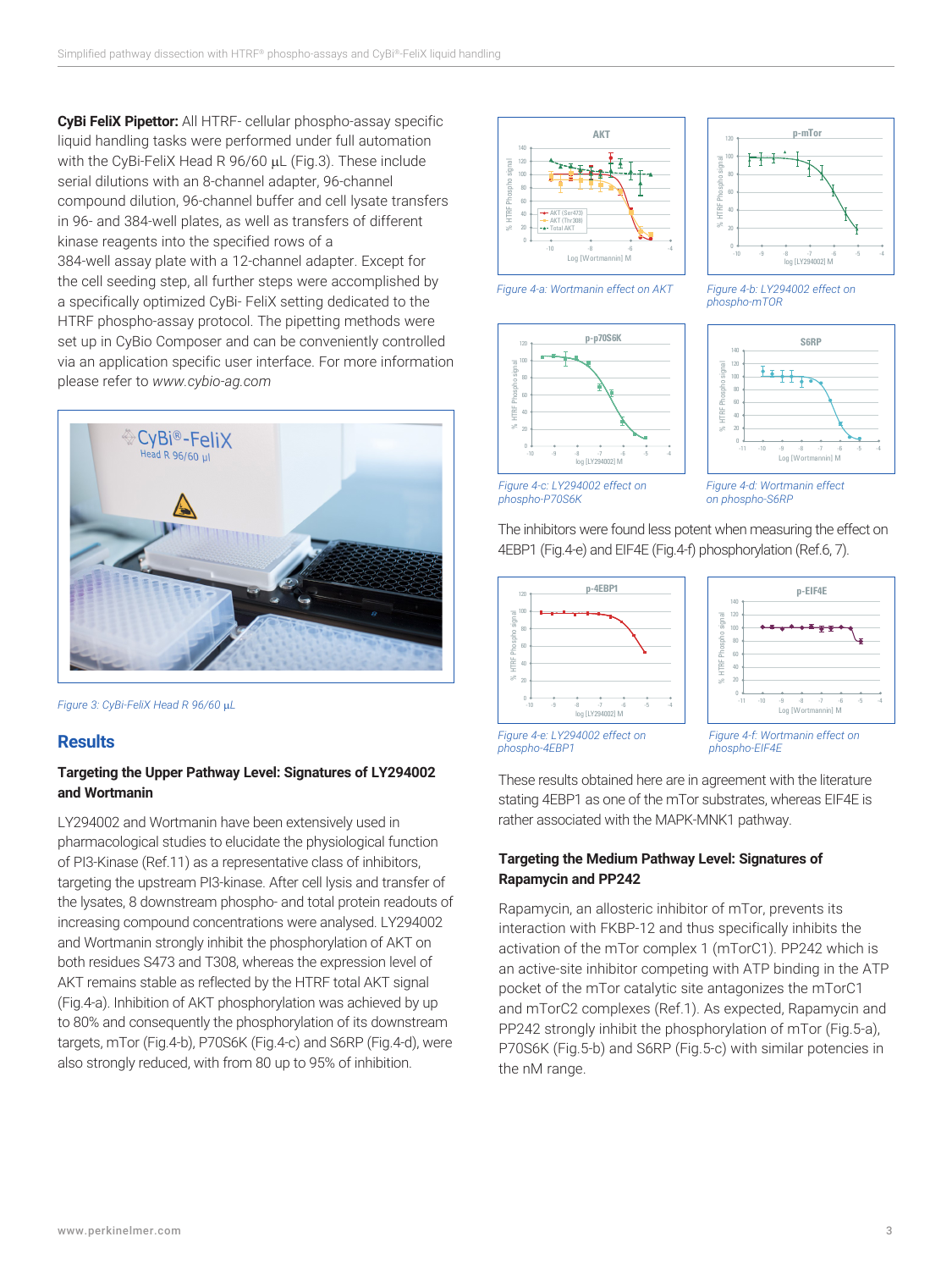

*Figure 5-a: PP242 effect on phospho-mTor*





*Figure 5-b: Rapamycin effect on* 

<sup>120</sup> **p-S6RP**

<sup>120</sup> **p-p70S6K**

.<br>in] M -13 -12 -11 -10 -9 -8 -7 -6

*phospho-P70S6K*

 $\rightarrow$ 

HTRF

 $\overline{6}$ 80 100

*Figure 5-c: PP242 effect on phospho-mTor*

*Figure 5-c: Rapamycin effect on phospho-mTorP*

Despite its inhibitory activity on mTor, Rapamycin did not reveal any inhibitory behaviour either on 4EBP1 (Fig.5-d) phosphorylation, or on EIF4E (Fig.5-e).



*Figure 5-d: PP242 effect on phospho-4EBP1*



*Figure 5-d: PP242 effect on phospho-EIF4E*



*Figure 5-d: Rapamycin effect on* 



*Figure 5-d: Rapamycin effect on phospho-EIF4E*

Unlike Rapamycin, the active site inhibitor PP242 efficiently inhibits 4EBP1 phosphorylation and showed almost 40% inhibition of EIF4E phosphorylation (Ref.3, 4, 5, 10). Since EIF4E phosphorylation seems mainly due to Mnk1 activity driven by the MAPK pathway, this result suggests a crosstalk between the pathways , i.e. the PI3K/AKT/mTor and MAPK/ ERK/MNK1. The most significant difference in the mechanism of action between Rapamycin and PP242 was revealed on the AKT (Fig.5-f) phosphorylation level.





*Figure 5-f: PP42 effect on AKT Figure 5-f: Rapamycin effect on AKT*

Rapamycin strongly increases AKT phosphorylation at Ser473, while PP242 completely abrogates AKT phosphorylation at this site. This result is consistent with the notion that mTorC2 is the major kinase phosphorylating AKT at Ser473. Such an increase of AKT phosphorylation at Ser473 by rapalogs is well known in various cell types, and has been assigned to the existence of negative feedback loops in the mTorC1/ S6K axis, that attenuate cell signaling. Suppression of these negative feedback loops by mTo inhibitors would lead to over-activation of upstream pathways, such as AKT or ERK, and thus could counterbalance the anti-proliferative effects of mTor inhibitors. (Ref.3, 4)

#### **Targeting the Ground Pathway Level: Signatures Of PF4708671 and CGP57380**

PF4708671 has previously been described as inhibiting the activity of P70S6K (Ref.5). The data shown here confirm the inhibition effect of PF4708671 on the phosphorylation of P70S6K and S6 ribosomal protein (Fig.6-a). Concomitantly the phosphorylation of P70S6 Kinase (Fig.6-b) itself is increased by PF4708671. This effect is confirmed by the literature (Ref.5), where it has been shown that despite an increase of the P70S6K phosphorylation level, as monitored by Western Blot, its activity was abrogated by the compound.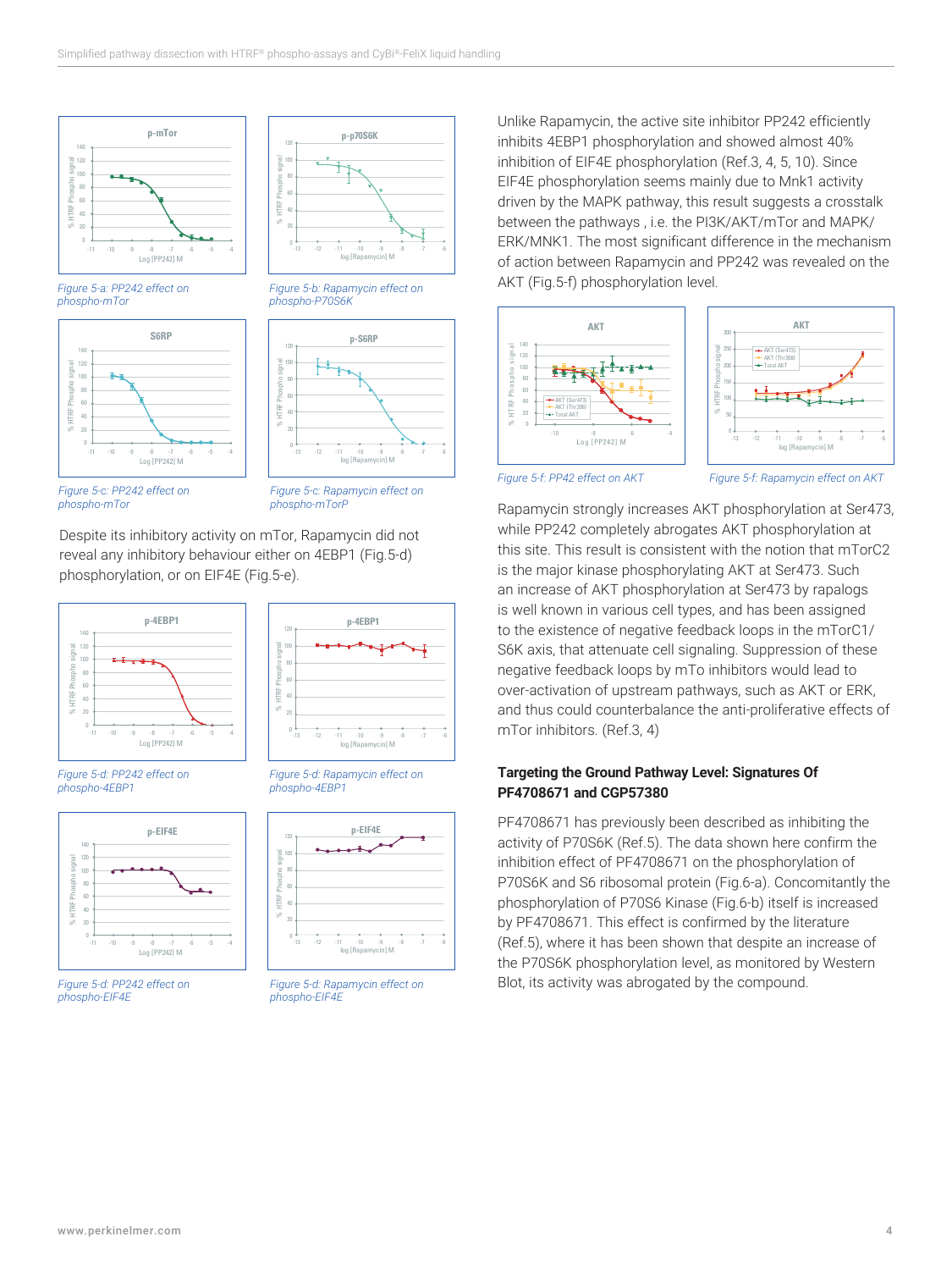



*Figure 6-a: PF4708671 effect on phospho-S6RP*

*Figure 6-b: PF4708671 effect on phospho-P70S6K*

No significant effect of PF480671 was observed on the upstream mTor kinase (Fig.6-c), as also previously reported (Ref.5). CGP57380 was shown to target Mnk1 and thus inhibits EIF4E (Fig.6-d) phosphorylation, but also P70S6K (Ref.8, 9).Our data support both the inhibitory activity of CGP57380 on Mnk1 by a strong diminution of EIF4E phosphorylation, and a significant inhibition of P70S6K activity leading to a reduction of the S6 ribosomal protein phosphorylation.





*Figure 6-c: PF480671 effect on phospho-mTor*

*Figure 6-d: CGP57380 effect on phospho-EIF4E*

#### **Building a Signature's Table**

Compounds can easily be classified in an IC50 Heat Map of signatures with respect to their inhibition profiles. As indicated in the table below, LY294002, Wortmannin and PP242 lead to an identical inhibition pattern, whereas Rapamycin and PF4708671 showed close behaviors, as well as the Mnk1 inhibitor, CGP57380. Differences of IC50 values between compounds enable potency discrimination.

| <b>Inhibitor</b>                        | <b>LY</b><br>294002 | <b>Wort</b><br>mannin | <b>PP242</b>  | <b>Rapa</b><br>mycin | <b>PF-47</b><br>08671 | <b>CGP</b><br>57380 |  |
|-----------------------------------------|---------------------|-----------------------|---------------|----------------------|-----------------------|---------------------|--|
| <b>Kinase</b><br>target<br><b>Assay</b> | PI3K                |                       | PI3K<br>+mTOR | <b>mTOR</b>          | <b>p70S6K</b>         | Mnk1                |  |
| AKT<br>Total                            |                     |                       |               |                      |                       |                     |  |
| p-AKT<br>Ser473                         | 2,500               | 500                   | 50            | 100                  | >10,000               |                     |  |
| p-AKT<br><b>Thr308</b>                  | 3,000               | 500                   | 19            | 100                  | >10,000               |                     |  |
| p-mTor<br>Ser2448                       | 2,000               | 2,000                 | 40            | 18                   | 4,000                 |                     |  |
| p-P70S6K<br><b>Thr389</b>               | 330                 | 1,000                 | 15            | $\mathbf{1}$         | 2,300                 |                     |  |
| p-S6RP<br>Ser235/236                    | 250                 | 500                   | 5             | $\mathbf{1}$         | 3,000                 | 500                 |  |
| p-4EBP1<br>Thr37/46                     | ~15,000             | ~10,000               | 250           |                      |                       |                     |  |
| p-EIF4E<br>Ser209                       |                     |                       | 190           |                      |                       | 2,000               |  |
| Reference<br>IC50 values<br>$(nM)*$     | $500 -$<br>6,000    | $2 - 400$             | 8-200         | $0.1 - 10$           | 200                   | 2,000               |  |
| partial inhibition                      |                     |                       |               | activation           |                       |                     |  |
| full inhibition                         |                     |                       |               | no effect            |                       |                     |  |